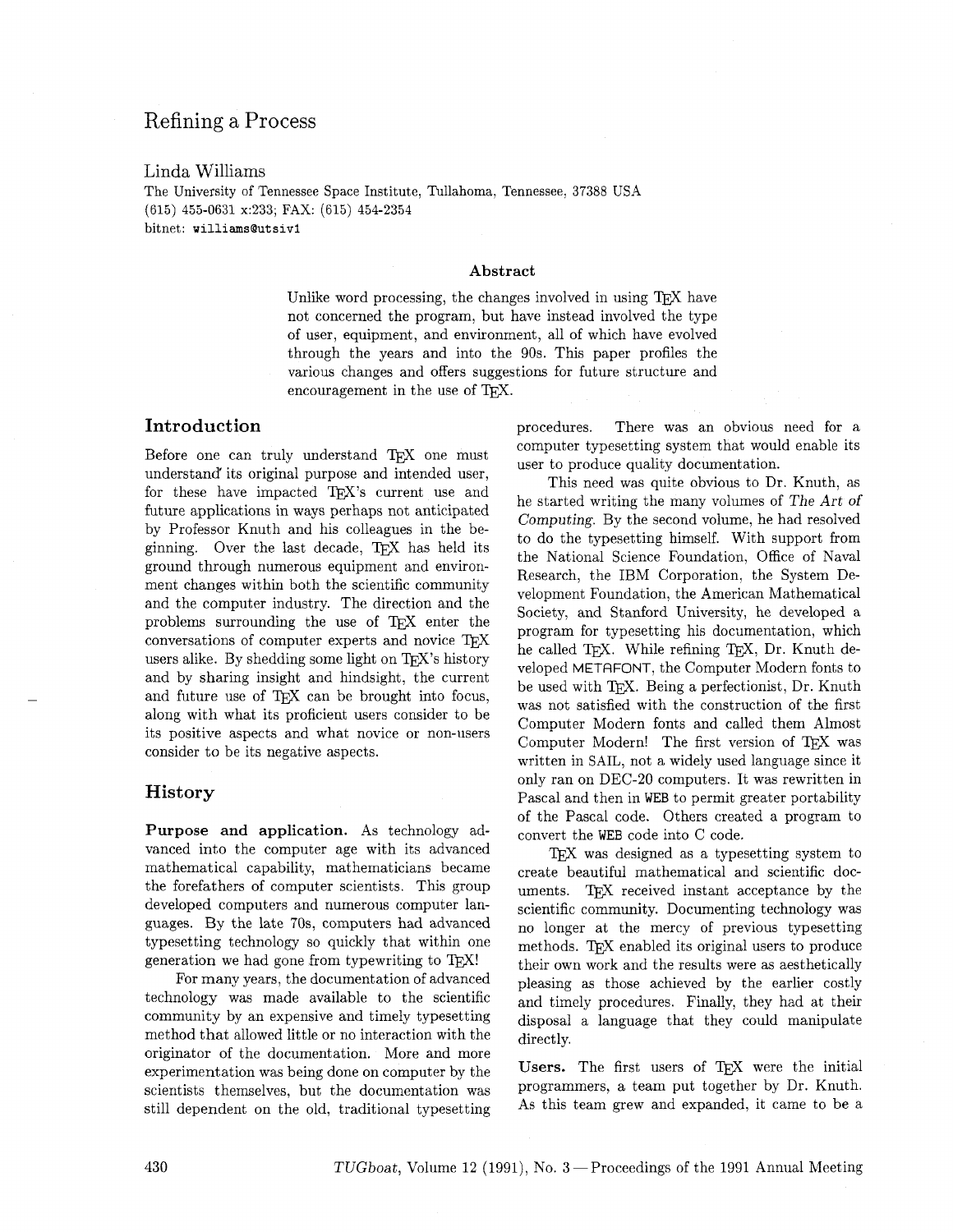group of very specialized, unique users. A story about this group may give a better picture: At the first organized meeting of TEX users, discussion centered around whether they should be an organized democracy or a loose anarchy; they chose the latter!

TEX enabled the typesetting of one's own documentation without encountering hassles with printers or publishers. TEX users became authors and editors of their own documentation. This was a one-wizard show: The user was keyboarder, typesetter, technical typist, technical editor, and proof reader; and if a new macro was needed, the same wizard wrote it. From fonts to drivers, the problems were handled; easily said, easily doneor close to it. (See Figure 1.) Computer scientists and mathematicians learned TFX with ease and excitement. (So as not to exclude other areas of expertise and interest, it should be noted that other divisions in academia, such as the English and history departments at various universities, soon tried their hand successfully at  $T_{F}X$ .)



#### Figure 1: A One-Wizard Show

In the Preface to  $TFX$  and METAFONT, New Directions in Typesetting [1979], Dr. Knuth reversed a quote by Leonardo da Vinci, "Let everyone who is not a mathematician read my works." However, considering T<sub>F</sub>X's original users, the original quote by da Vinci, "Let no one who is not a mathematician read my works," should have been left alone. The original quote describes T<sub>EX</sub> and its wizards much more accurately. An even more accurate description of the wizard might be: "The trouble with having done something right the first time is that the wizard does not appreciate how difficult it is for anyone else."

As TEX's popularity grew, so did the number of its users; and it established new typesetting standards for scientific and mathematical publications and documentation. The first users were the TEX pioneers, who were specialists in their fields. However, as with any new technology, the use and users changed with time and organization.

### Present

The T<sub>F</sub>X program is in the public domain. Dr. Knuth spent thousands of hours to make sure that ". . . the system would produce essentially identical results on all computers" [1990]. There are 1536 institutions and 3298 individual users of TEX.<sup>†</sup> TEX is used for all major European languages, and for others that are written either horizontally or vertically [Beebe 1990]; in more than 51 countries. the majority typeset English.? There are many publications that demonstrate and document  $T_{F}X$ 's various and diverse applications and users.

**Current applications.** Current applications are numerous. Aside from extremely specific applications, often demonstrated and published in the TUGboat, the primary application is still to typeset scientific and technical documentation and to solve difficult formatting problems.

The academic environment revolves around publications. Institutions are frequently evaluated in terms of their publications. The funding of many organizations depends heavily on presentations and documentation. As a result, an increasing number of journal and other publishers use  $T_F X$  and/or accept submissions in TFX. Many government and government subcontractors use  $TFX$  exclusively to typeset technical documentation and publications [McCaskill 1988].

**Users.** The users of these various applications fall into two categories: (1) the do-it-yourself wizards, and (2) the multilevel document-preparation-system team members. (This second group must include at least one person who will be responsible for

t This information was obtained from TEX Users Group, May 1991.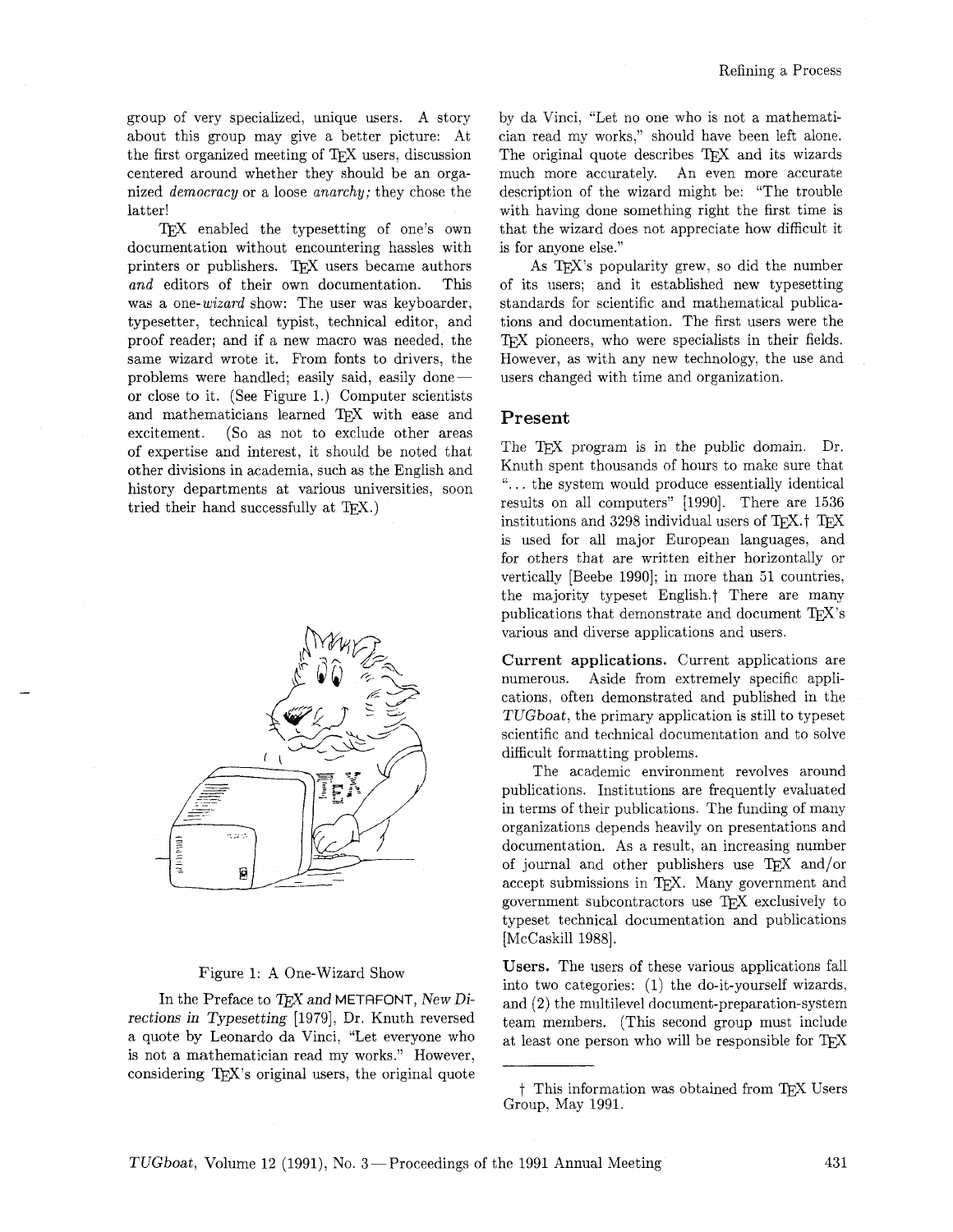instruction and system language support [Gibson  $1990.$ 

The first group is similar to the TEX pioneer; however, the use of T<sub>F</sub>X in a one-person operation is no longer necessarily by choice, but is influenced by time constraints. level of expertise, and funding.

The structure of the second group can be as simple as two people, perhaps one author and one typesetter, or as complicated as eight individuals, each of whom does only one of the eight various tasks involved in document preparation. The number of personnel doing these tasks vary and responsibilities overlap in some organizations, depending once again on time constraints, level of expertise, and funding. The roles that must be filled are: author (for text), technical editor, design editor, illustrator (for graphics), typesetter, keyboarder, proofreader, and printer/photocopier. (See Figure 2.)



Figure 2: Multilevel Complexity

The ability to work together toward a common goal is fundamental to the refinement of any process. If an organization has two or more people involved in the various steps of document preparation, each member's understanding and knowledge of TFX and of document preparation may differ widely, but all must work well, together as well as independently.

**Observation-filling in the gaps.** It is not difficult to outline TEX's current applications and users. In fact, one sentence summarizes this observation: TEX's most efficient and effective use is to support technical documentation departments at educational institutions, research organizations, government agencies, and publishing companies.

How the typical TEX user moved from being an individual user to being a member of a highly specialized team of technical users and support personnel was less subtle and organizationdependent. Various factors impacted these changes: time constraints, computer expertise, and funding. Historically, organizations and institutions that implemented TFX as soon as it became available on their computer systems later experienced structural changes. However, TEX still addressed the majority of their typesetting problems, was in the public domain, and produced beautiful documents in a reasonable length of time.

At TEX's advent, word processing software was not as user friendly as it is today, and T<sub>EX</sub> could be used to solve nearly every typesetting problem. However, TFX use was not limited to wizards. What could be so difficult about using a computer language to typeset everything? The answer became apparent when avid TEX supporters and users wanted (or needed) to rely on clerical staff to typeset technical documentation. TFX's high learning curve became apparent and the need for T<sub>F</sub>Xnical support became quite obvious: The underpaid, overworked, stressed-out, clerical support staff emitted cries of frustration, while the technically-oriented document personnel emitted cries of gratitude. The positive and negative aspects of TEX appeared all at once, all involving accessible (at various user levels) information, technical support, and structured organizational levels (or the lack thereof). At this point, WYSIWYG word processing systems for use by non-technical clerical staff came of age, and TFX was reclaimed by those who needed it and could use it effectively and efficiently.

Various organizations have flip-flopped from word processing packages to TEX or from TEX to word processing packages [Hoover 1989]. Conscientious institutions utilize both systems according to their typesetting requirements. Time constraints, computer expertise, and funding are now factors that organizations can analyze to determine the best possible cost-effective document-preparation system for meeting their needs. Organizations that previously relied solely on TEX can now restructure. By placing their capable T<sub>F</sub>Xnical personnel where they will be of greatest benefit to the entire system, that is, in a technical documentation department,